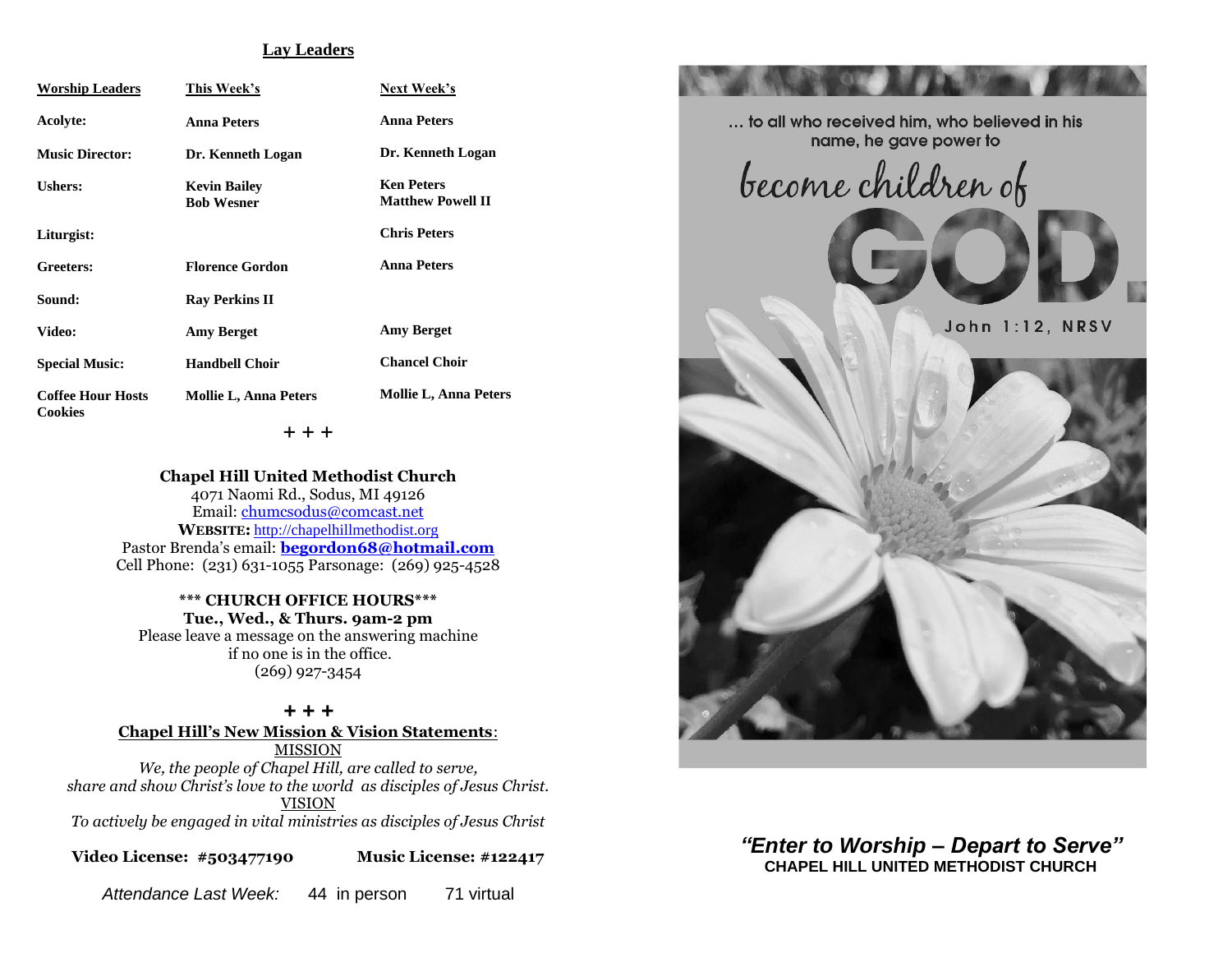#### **FAMILY CARES & CONCERNS** *WEEKLY PRAYER LIST***:**

Alyce Jean Priebe; Family/Friends of Walt Skibbe (Gini Skibbe's Brother-inlaw); Doris Moore; Elva & Vern Fisher; Esther Peters; Elliot Keys; Myron & Maudy Williams; Gary & Judy Walter.

#### *KEEP IN OUR PRAYERS***:**

Operation Christmas Child; Calvin Prillwitz; Ruth Shuler; Lily Mullen; Robert Dunbar; Jim & Gloria Dibbet; Michelle Dibbet; Louise Grosse; Elizabeth Sapp; Liz Burkhard; Nathan Lambrecht; Betty Arnt; Don & Norma Goldner; Ed McKenzie; Graydon Pope; Beth & Mike DeCoursey; Isaac Weir; Bill Teichman; Delores Rogalski (Wally Bennett's cousin); Charlie Cantrell and Family; Dave & Sharon Henderson; Bonnie Saurbier; Sandy Young; Jean Rakauski; Mary Betz; COVID 19; United States Military and their families; The United Methodist Church; Our Government; victims of violence; individuals and families of those with addictions; people with special needs and those with mental health issues and their families.

#### **FOR PRAYER CHAIN REQUESTS: PLEASE CONTACT THE OFFICE DURING OFFICE HOURS, OR PASTOR BRENDA AT THE PARSONAGE.**

**+ + +**

**General Conference Prayer Time** Focus: **Pray that church leaders will be faithful in doing God's will as the church decides on the new direction.** 

## **Receiving Tithes**

We appreciate your gifts in the offering plate as they are passed, by mail, or online.

#### **ANNOUNCEMENTS**

**Let's go to Bethlehem for Christmas**--virtually. Each chapter read in the Bible counts as one mile. Turn in your name and chapters read in designated container at church, or by phone or e-mail at church office. Miles to Bethlehem as of 12/26/21 we have traveled 5547 miles from Sodus. 291 Miles to go to Jerusalem, Israel. We are 95% of the way to Bethlehem. Looks like we will be arriving about the time of the Magi (January 6th). Keep reading, we only have 298 miles till we arrive in Bethlehem!

## **STAFF GIFTS**

We are accepting donations for gifts for our hard working Staff, which this year will be given at the visit time of the Magi. Please place in an envelope (located in the pews) marked with STAFF and place in the offering plate or give to Margaret Prillwitz or Chris Peters.

# *We are so HAPPY you are attending worship service today! Please sign the Friendship Book found in the pews.*

# *Epiphany Sunday*

January 2, 2022 All of Us Ministers Pastor Brenda Gordon

Welcome and Announcements

Personal Prayer Request

| *Prelude $\&$ Bringing in the Light                  | Kenneth Logan |
|------------------------------------------------------|---------------|
| "The Old Year Has Passed Away" Johann Sebastian Bach |               |

| *Opening Hymn                 | "We Three Kings" | <b>UMH 254</b>       |
|-------------------------------|------------------|----------------------|
| Sharing Our Joys and Concerns |                  | Pastor Brenda Gordon |
| Prayer<br>The Lord's Prayer   |                  | In unison            |

Special Music Chancel Choir "Come, Thou Fount of Every Blessing" Roland Martin

| Scripture         | John $1:10-18$                                                          |                     |                                |
|-------------------|-------------------------------------------------------------------------|---------------------|--------------------------------|
| Hymn              | "Jesus, Name Above All Names"                                           | $(2 \text{ times})$ | <b>TFWS 2071</b>               |
| Sermon            | "The Story Behind the Story"                                            |                     | Pastor Brenda Gordon           |
| Tithes & Offering | "Adagio" Wolfgang Mozart<br>Offertory<br>*Doxology<br>*Offertory Prayer |                     | Kenneth Logan<br><b>UMH 95</b> |
| $*Hymn$           | "There's a Song in the Air"                                             |                     | <b>UMH 249</b>                 |
| *Benediction      |                                                                         |                     | Pastor Brenda Gordon           |
| Postlude          |                                                                         |                     | Kenneth Logan<br>$\sim$ $\sim$ |

"O God, Our Help in Ages Past" William Croft

 $+ + +$ 

\*Please stand if comfortably able.

UMH = UNITED METHODIST HYMNAL (BLUE); TFWS= THE FAITH WE SING (BLACK); **WORSHIP & SONG (ON SCREEN)**; **HFG (Brown) Hymns for the Family of God**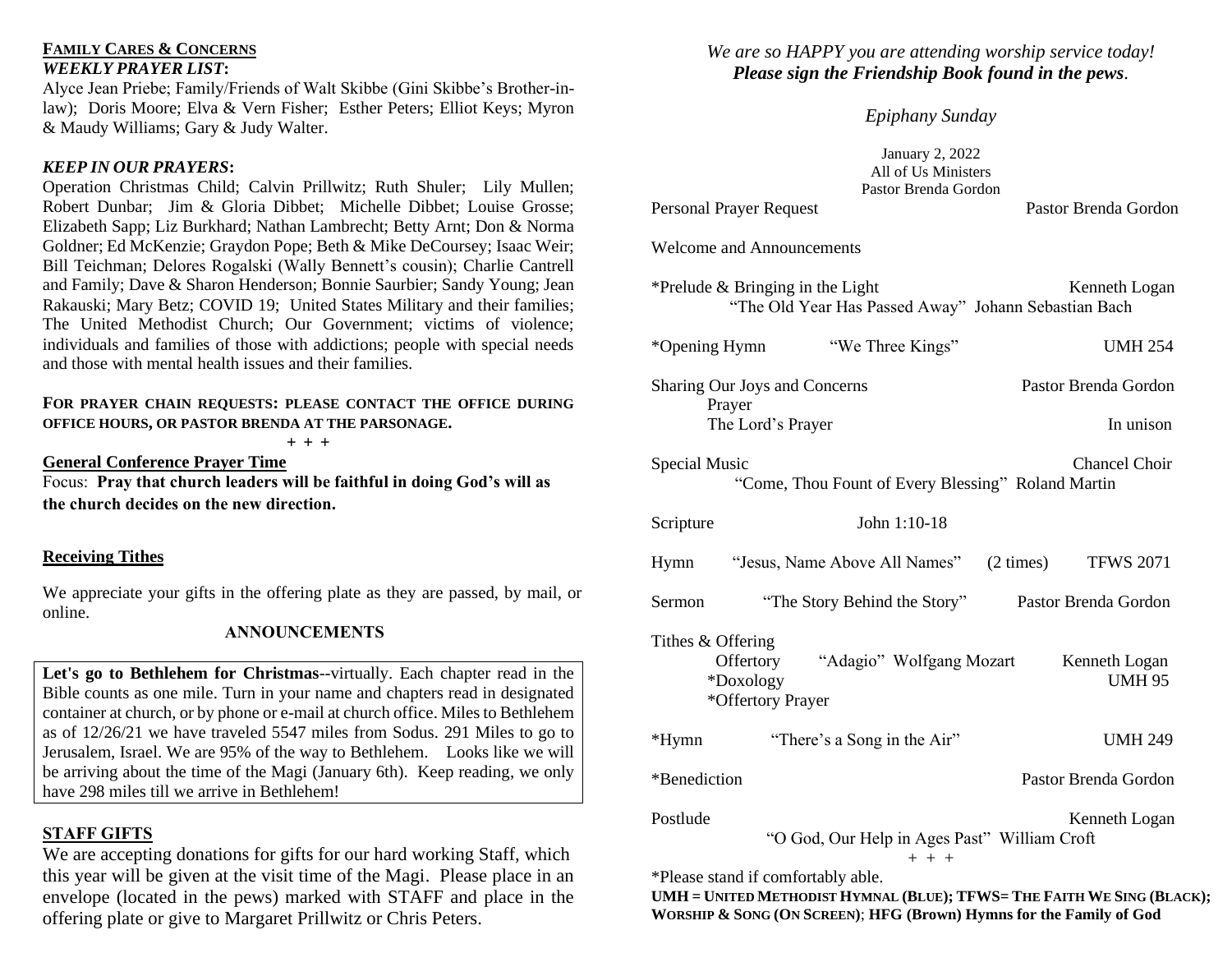#### **VOLUNTEER OPPORTUNITIES** –

**Liturgist,** sign-up sheet available outside the sanctuary. See Pastor Brenda with questions.

**Coffee Hour**, sign-up sheet available outside the sanctuary. If you would like to provide goodies for the Coffee Hour and not wish to host, Mollie & Anna will host for you.

**Greeters**, Sign-up sheet available outside the sanctuary. See Mollie Logan with questions. Two persons needed, at least one at each door.

**Sound Person:** We are in need of people to run the sound equipment during worship services. If we get 2 or more people you would only need to commit to 1-2 Sundays a month.

#### **SUPER BOOKS ON SALE**

**50% off Now only \$20 See Sandy Keath**

#### **PARSONAGE**

The parsonage needs a new septic tank. Anyone wishing to make a donation, please indicate it's for the building fund.

#### **BIBLE STUDY**

Pastor Brenda will be holding a Bible Study based on the TV series called "The Chosen". She will use the book "The Chosen: An Interactive Bible Study (Season 1): What Does it Mean to be Chosen?" By Douglas Huffman, Dallas & Amanda Jenkins. A sign-up sheet is available at the back of the sanctuary. Make sure you indicate if you'd like Pastor Brenda to order your book by January 2nd.

When: Wednesday evenings, beginning January 19<sup>th</sup>

Time: 6:00 pm to watch an episode 7:00 pm study begins

#### **FISH FRY**

Arden United Methodist Church, 6891 M-139, Berrien Springs, MI 49103 Friday, January 14<sup>th</sup>, 4:30-7:30 PM. Dine In or Carry Out.

## **BLUE STAR MOTHERS Chapter #177**

On Behalf of the Blue Star Mothers, our veterans, and all our troops serving we want to thank you for your very kind and generous donation of \$800. We appreciate you giving us a home and your support! Thank you for remembering our troops and veterans throughout the year! Thank you for thinking of us and blessing us to send care packages!!! Marie Hartline, Chapter President

#### **WEEKLY CALENDAR**

| Sun, Jan 2 | $9:00$ am<br>$10:30$ am<br>$1:00 \text{ pm}$ | Open AA Meeting-Lower ED Bldg<br>Worship Service-Communion<br>Coffee Hour following the Service<br>Good News Cardio Drumming |
|------------|----------------------------------------------|------------------------------------------------------------------------------------------------------------------------------|
| Wed, Jan 5 | $1:00 \text{ pm}$                            | Prayer Group                                                                                                                 |
| Thu, Jan 6 | $6:30 \text{ pm}$<br>$7:30$ pm               | Bell Choir<br>Choir                                                                                                          |

#### **COMING REMINDER**

| Sun, Jan 9  | $9:00 \text{ am}$<br>$10:30$ am<br>$1:00 \text{ pm}$        | Open AA Meeting-Lower ED Bldg<br>Worship Service-Loose Change for<br><b>Senior Nutrition Services</b><br>Coffee Hour following the Service<br>Good News Cardio Drumming |
|-------------|-------------------------------------------------------------|-------------------------------------------------------------------------------------------------------------------------------------------------------------------------|
| Wed, Jan 12 | $1:00 \text{ pm}$                                           | Prayer Group                                                                                                                                                            |
| Thu, Jan 13 | $3:00 \text{ pm}$<br>$6:30 \text{ pm}$<br>$7:30 \text{ pm}$ | Finance<br>Bell Choir<br>Choir                                                                                                                                          |
| Fri, Jan 14 | $6:30 \text{ pm}$                                           | Scrapbooking                                                                                                                                                            |

Pastor Brenda and Flossie will be on vacation January 3-17<sup>th</sup>.

**Pastor Bill Walters from Berrien Springs/Pokagon UMC will be available for emergencies during that time. (269) 479-5561**